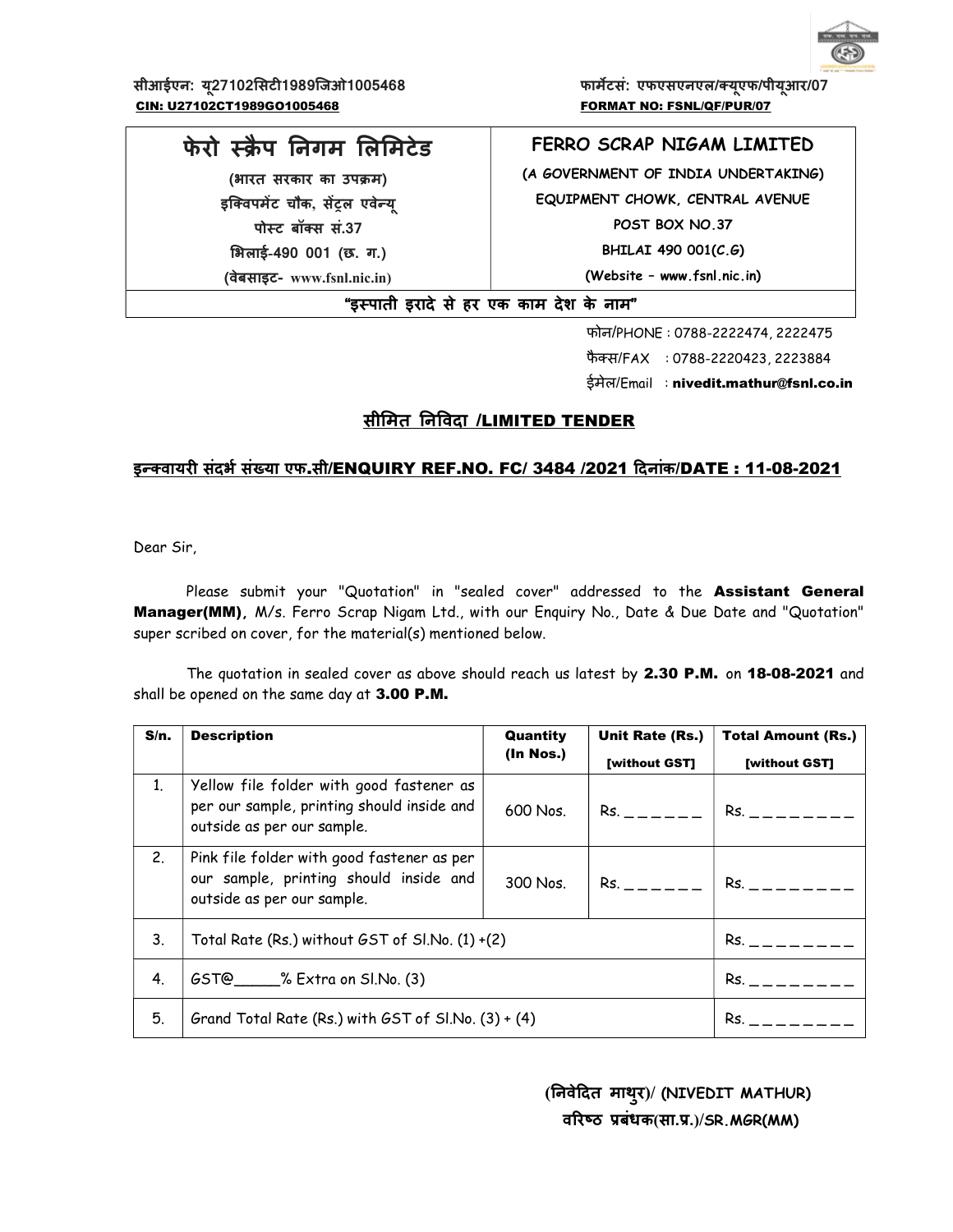

## General Note :-

- 1. The printing matters should be in ENGLISH and HINDI caption.
- 2. Proof is to be submitted before taking final printing.
- 3. The above job to be required for our Corporate Office situated at Equipment Chowk, Central Avenue, Bhilai (C.G.). Hence, tenderers are requested to quote F.O.R., Bhilai basis.
- 4. Please refer to the terms & conditions are shown in the **Annexure-I** to this enquiry and confirm each point in your quotation.
- 5. Bidders may visit our Corporate Office between 9 AM to 5 PM on working days (except 2nd & 4th Saturdays and Sundays) for any clarification before submitting the offers.
- 6. Each page should be signed by authorised signatory of the tenderer and name & designation should be mentioned along with rubber stamp/seal of the tenderer as a token of acceptance.
- Note:- Interested vendors for the item/job mentioned in this tender can apply for vendor registration by submitting vendor enlistment form available in our website www.fsnl.co.in for future participation in tenders after enlistment. Vendors who are already enlisted with FSNL can only participate in this tender.

 (ǓनवेǑदत माथुर)/ (NIVEDIT MATHUR) वरिष्ठ प्रबंधक(सा.प्र.)/ SR.MGR(MM)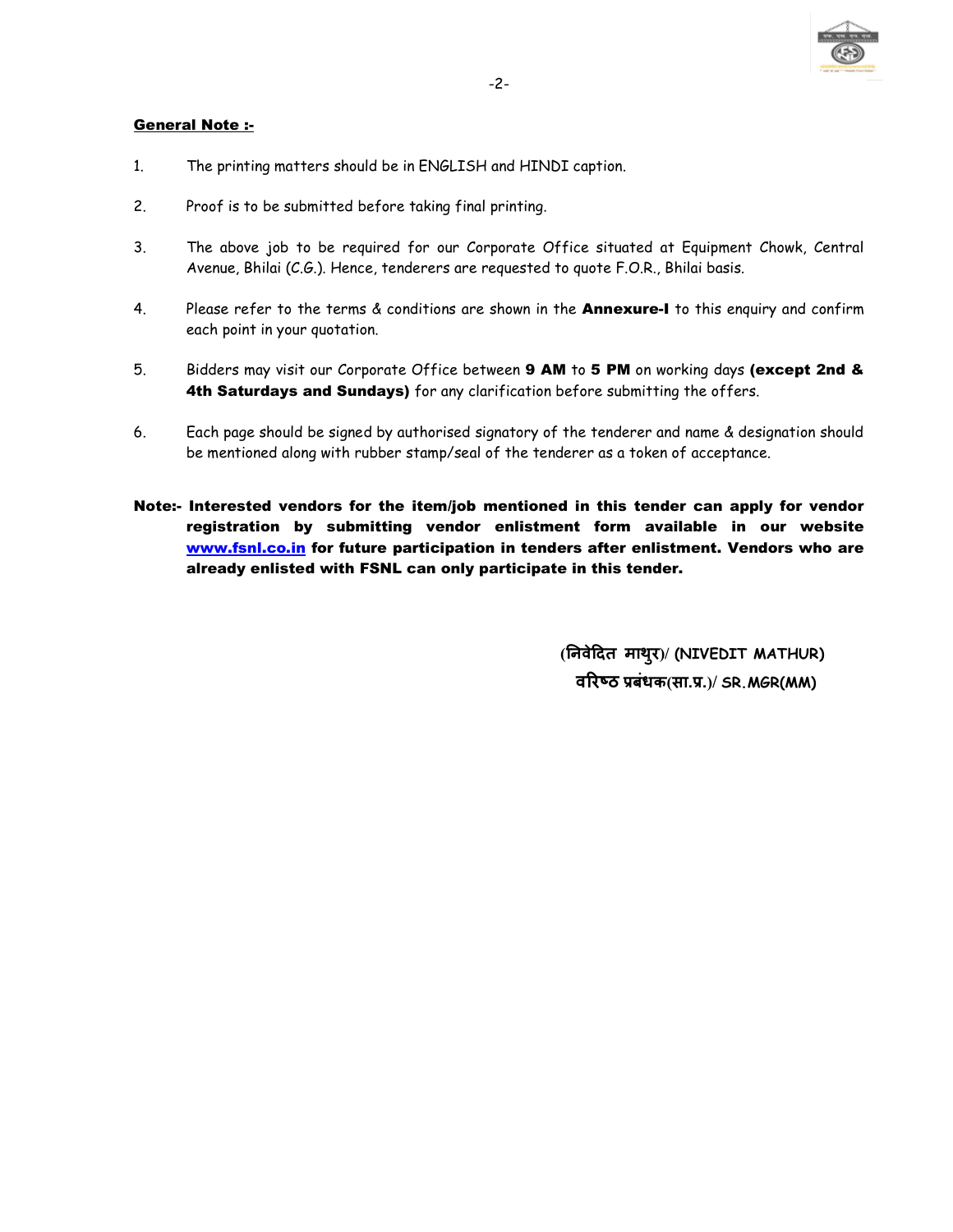#### ANNEXURE- I

#### TERMS & CONDITIONS

- 1. Envelope containing quotation :- Enquiry No., Date & Due Date must be super scribed on the envelope containing quotation.
- 2. Firm price :- The price quoted by the successful tenderer should remain firm through complete execution of the order.
- 3. Validity :- The quotation should be valid for a period of **90 days** from the date of opening of the techno-commercial bids.
- 4. **GST Registration** :- Tenderer shall ensure that their GST Registration and GST No. is valid and active at the time of opening of the tender.

"If in case the GST status is found invalid & not active, their offer is liable for rejection".

- 5. **GST :** Tenderer are requested to provide GST details as per **Annexure-II & III** and also mention the percentage of GST applicable extra separately & the rate should be quoted exclusive of GST.
- 6. Preference to "Make in India" :- Preference to Make in India will be given as per Annexure-IV.
- 7. Declaration Under Income Tax Act 1961 :- To comply with Section 194 Q, Section 206AB & 206 CCA of Income Tax Act 1961, all vendors have to mandatorily submit the filled in Declaration Form (Annexure- V enclosed) on their letter head with seal and signature of authorized person alongwith offer.
- 8. Packing, Loading, Lacing & Forwarding Charges :- The price(s) quoted by you shall be deemed to be inclusive of packing, loading, lacing and forwarding charges.
- 9. Delivery :- Within 30 days from the date of receipt of approved proof. The successful tenderer have to submit proof copy to our P&A Deptt. and after obtaining approval from our P and A the successful tenderer may process for final printing. All these formalities have to be completed within the scheduled delivery period. Time taken by our P&A Deptt. for approval of proof will not be considered for calculation of days for liquidated damages.
- 10. Payment :- 100% payment shall be made within 30 days from the date of receipt of your bill alongwith materials receipted challan. Please confirm your acceptance to our payment term.
- 11. Banker's Details :- Tenderers are requested to state Banker's Name, Branch, Account No., PAN No. & IFS Code for remittance of payment though NEFT/RTGS.
- 12. Supply of material/Bills :- The place of supply of material/services and place of submission of bill should be one and same i.e. Billed to & shipped to should be one and same. Tenderer should submit GST return mentioning the GST number of the State where the material has been supplied or services has been provided.

\_\_\_\_\_\_\_\_\_\_\_\_\_\_\_\_\_\_\_\_\_\_\_\_\_\_\_\_\_\_\_\_\_\_\_\_\_\_\_\_\_\_\_\_\_\_\_\_\_\_\_\_\_\_\_\_\_\_\_\_\_\_\_\_\_\_\_\_\_\_\_\_\_\_\_\_\_

"The party has to submit GST Compliance Invoice & in case Liquidated damage is applicable, then GST on Liquidated damage will also be recovered from the party".

| Date: | Signature               |        |
|-------|-------------------------|--------|
|       | Name (in block letter)  |        |
|       | Designation             |        |
|       | Rubber Stamp of the Co. | $\sim$ |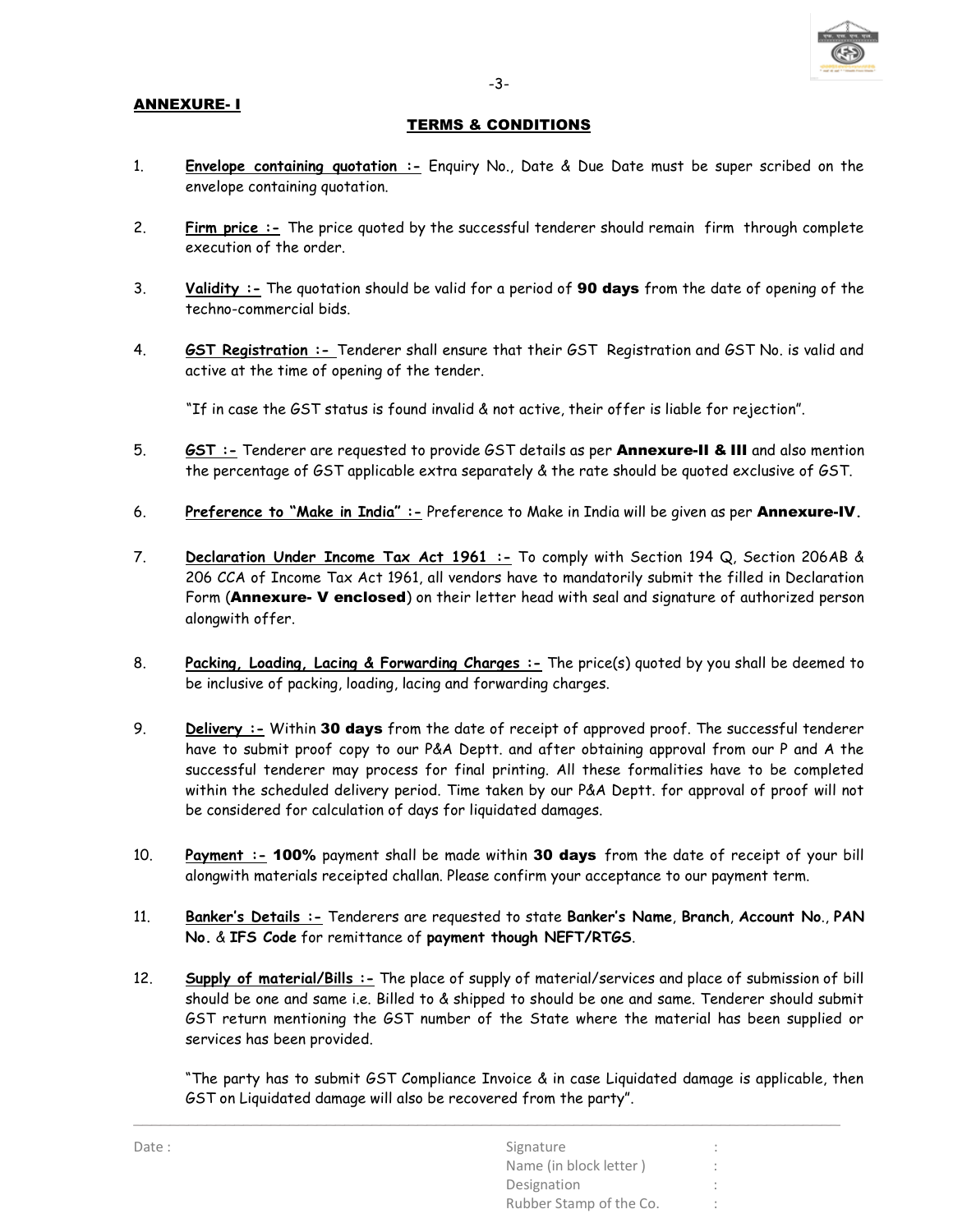

- 13. Guarantee :- The material(s) supplied by the successful tenderer under this order should be fully guaranteed against any defects in make/brand, quality and/or workmanship. If any defects are noticed during the delivery time, the same should be replaced by the successful tenderer free of cost within 7 days of receipt of defective material(s).
- 14. Liquidated Damages :- Penalty  $\bigcirc \frac{1}{2}$ % per week of the value of the order shall be charged for delay in delivery beyond the scheduled delivery period, subject to a maximum of 5% of the value of the order. Proportionate penalty for delay for part of a week shall also be payable by you. The penalty falling due shall be recoverable from the successful tenderer.

However, L.D. is exempted on account of force majeure conditions i.e., Lockout, Strike, Transporter's strike, Riot, Civil War, Restrictions imposed by Govt. and acts of God like Flood, Earthquake, Fire etc. which are beyond the successful tenderer control.

- 15. Risk Purchase :- In the event, the successful tenderer fails to execute the order, FSNL reserves the right to procure the same from some other source and the extra cost, if any, incurred by FSNL on such account and the duties and taxes thereof shall be recoverable from the successful tenderer. Your offer shall be rejected if this Risk Purchase Clause is not accepted.
- 16. Arbitration :- All disputes or differences whatsoever arising between the parties out of or relating to the construction, meaning and operation or effect of this contract or the breach thereof shall be settled by arbitration in accordance with the Rules of Arbitration of the Indian Council of Arbitration and the award given in pursuance thereof shall be binding on you.
- 17. Disputes :- Should any dispute as regards quality, quantity, specification, interpretations of the purchase order terms or methodology for execution of supply arise, the decision of FSNL will be final and binding upon you.
- 18. Quotations Containing :- Quotations containing any other conditions other than those stated herein will be treated as conditional offer, which will be rejected.
- 19. Tender acceptance :- Ferro Scrap Nigam Ltd., does not bind itself to accept the lowest in or any of the tenders and reserves the right to reject any or all the tenders, reduce or increase the quantities without assigning any reason whatsoever.
- 20. MSME :- Tenderer(s) falling under MSME category and having valid registration certificate with NSIC, are required to submit registration certificate to enable us to consider under MSME, so that applicable benefits/facilities shall be provided as per procurement policy of Government of India.

 "All MSEs will have to make declaration of Udyog Adhar Memorandum (UAM) number on Central Public Procurement Portal (CPPP), failing which such bidders will not be able to enjoy the benefits as per Public Procurement Policy for MSEs order, 2012 for tenders invited electronically through CPPP".

21. Environment, health and safety of the organization :- The supply of materials as stipulated in this enquiry should not adversely affect the environment, health and safety of the organization.

| Date: | Signature               | $\mathbf{a}$ |
|-------|-------------------------|--------------|
|       | Name (in block letter)  |              |
|       | Designation             |              |
|       | Rubber Stamp of the Co. |              |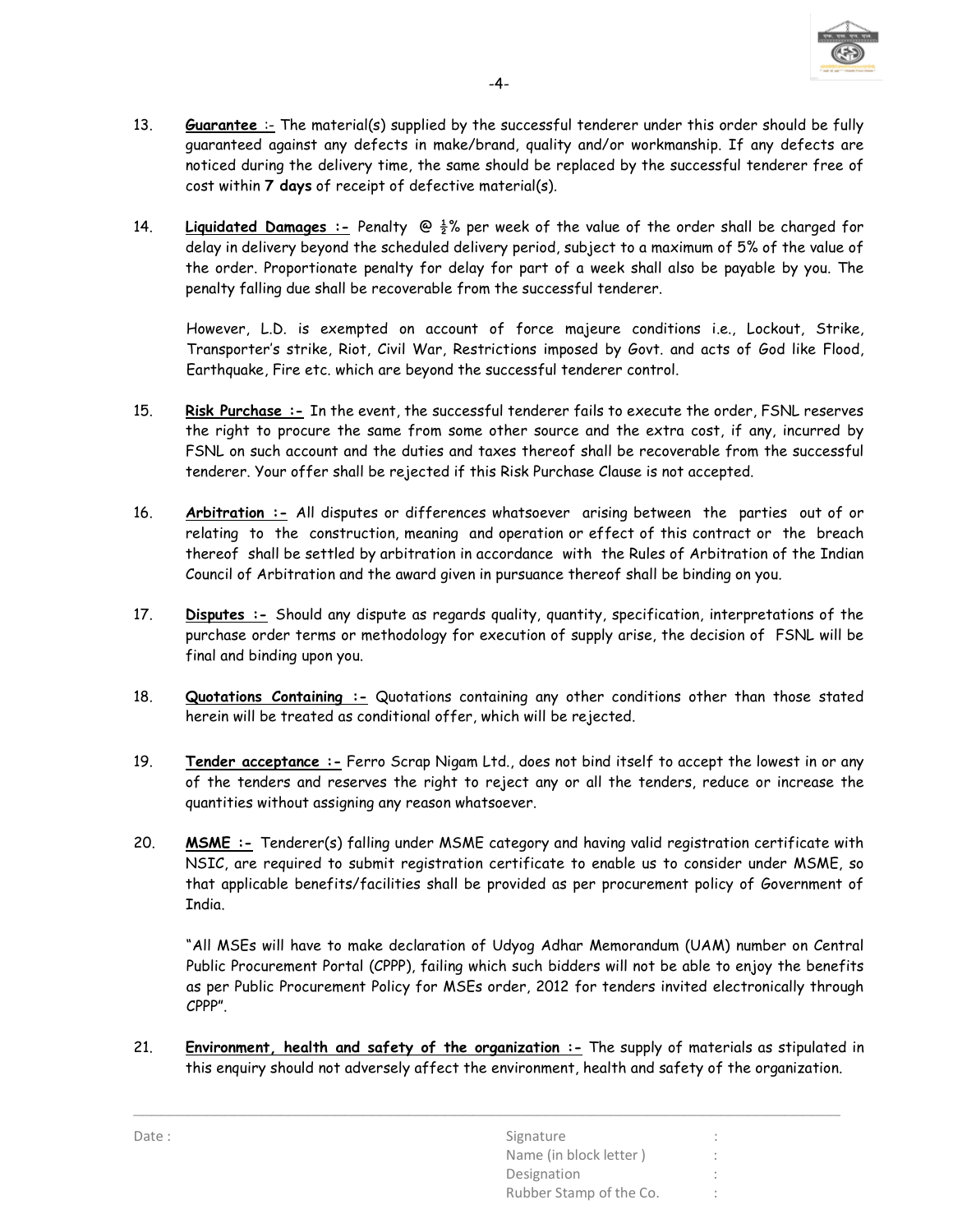

22. Blacklisting :- The tenderer hereby declares that they have never been blacklisted and/or there were no debarring action against them by any Govt. organization/ CPSE/ Court. Further vendors who are found blacklisted at any later stage their bid/offer shall be liable for cancellation.

Also, those vendors who cannot execute the job/supply as per the order, FSNL in its sole discretion reserves the right to cancel the order and blacklist the firm without any notice.

- 23. Termination of order :- FSNL reserves the right to terminate the order at 15 day's notice without assigning any reason(s) or incurring any liability thereby.
- 24. Jurisdiction :- Disputes, if any, arising out of this transaction are subject to provisions of competent court having jurisdiction over Durg.

\_\_\_\_\_\_\_\_\_\_\_\_\_\_\_\_\_\_\_\_\_\_\_\_\_\_\_\_\_\_\_\_\_\_\_\_\_\_\_\_\_\_\_\_\_\_\_\_\_\_\_\_\_\_\_\_\_\_\_\_\_\_\_\_\_\_\_\_\_\_\_\_\_\_\_\_\_

25. Regret letter : - Please forward your regret letter in case you do not wish to quote.

#### All the above terms & conditions are acceptable to us.

Date : Signature : Signature : Signature : Signature : Signature : Signature : Signature : Signature : Signature : Signature : Signature : Signature : Signature : Signature : Signature : Signature : Signature : Signature : Name (in block letter ) : Designation Rubber Stamp of the Co. :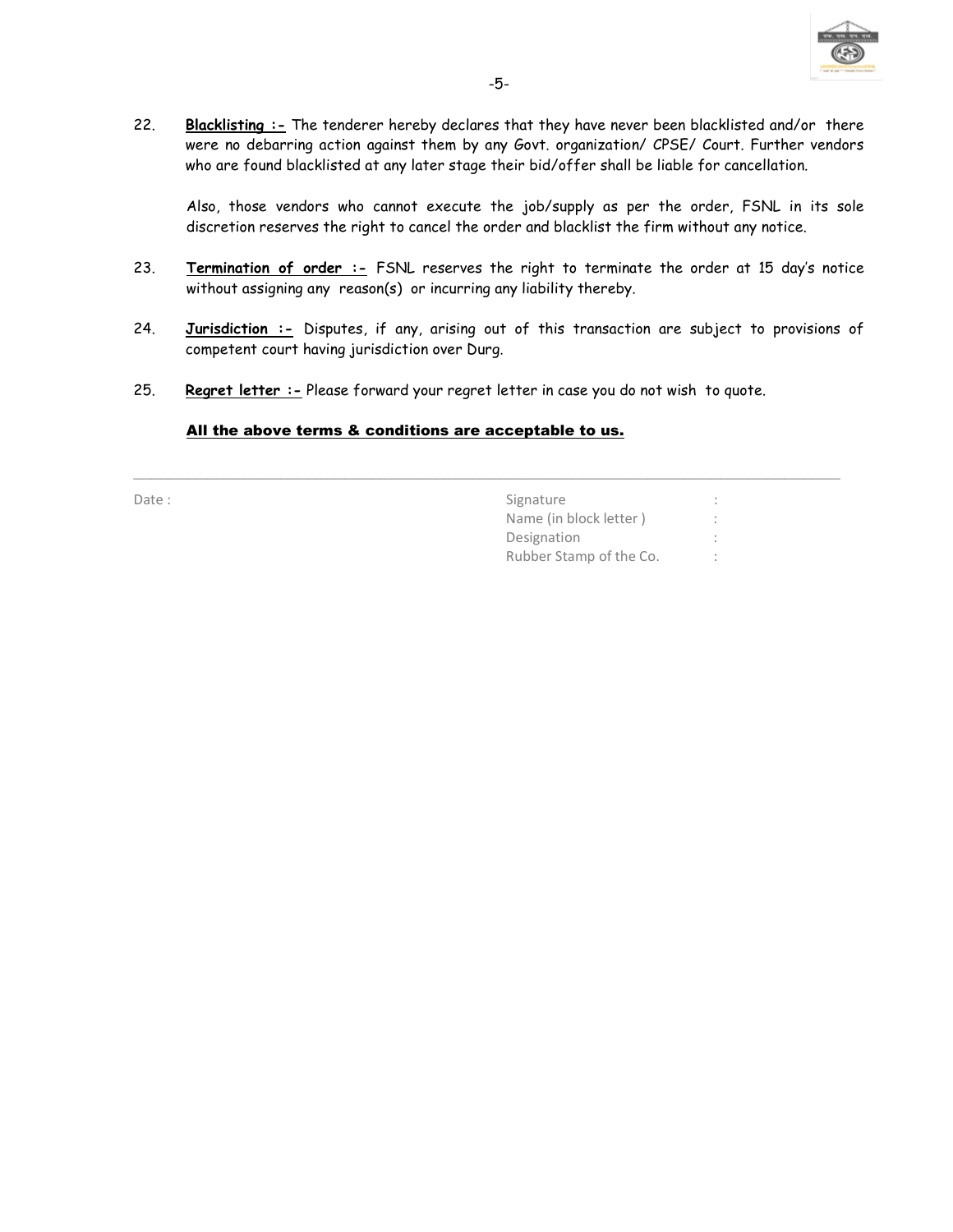

## ANNEXURE- II

|             | Name of<br>Authorised<br>Person under |                                          | Place of Business<br>GST Regn<br>No.      |         | Whether<br>under<br>Composition<br>Scheme |    | <b>HSN</b><br>Code<br>No. |
|-------------|---------------------------------------|------------------------------------------|-------------------------------------------|---------|-------------------------------------------|----|---------------------------|
| Vendor Name | GST with<br>Mobile No. &<br>Email ID. | Principal<br>Place of<br><b>Business</b> | Additional<br>Place of<br><b>Business</b> | (GSTIN) | Yes                                       | No |                           |
|             |                                       |                                          |                                           |         |                                           |    |                           |
|             |                                       |                                          |                                           |         |                                           |    |                           |
|             |                                       |                                          |                                           |         |                                           |    |                           |
|             |                                       |                                          |                                           |         |                                           |    |                           |
|             |                                       |                                          |                                           |         |                                           |    |                           |
|             |                                       |                                          |                                           |         |                                           |    |                           |
|             |                                       |                                          |                                           |         |                                           |    |                           |
|             |                                       |                                          |                                           |         |                                           |    |                           |
|             |                                       |                                          |                                           |         |                                           |    |                           |
|             |                                       |                                          |                                           |         |                                           |    |                           |

\_\_\_\_\_\_\_\_\_\_\_\_\_\_\_\_\_\_\_\_\_\_\_\_\_\_\_\_\_\_\_\_\_\_\_\_\_\_\_\_\_\_\_\_\_\_\_\_\_\_\_\_\_\_\_\_\_\_\_\_\_\_\_\_\_\_\_\_\_\_\_\_\_\_\_\_\_

# Please indicate the @ .......... % of GST applicable and provide copy of GST Registration Certificate. Tenderers are requested to provide following information for GST Compliance:-

| Date: | Signature               |  |
|-------|-------------------------|--|
|       | Name (in block letter)  |  |
|       | Designation             |  |
|       | Rubber Stamp of the Co. |  |
|       |                         |  |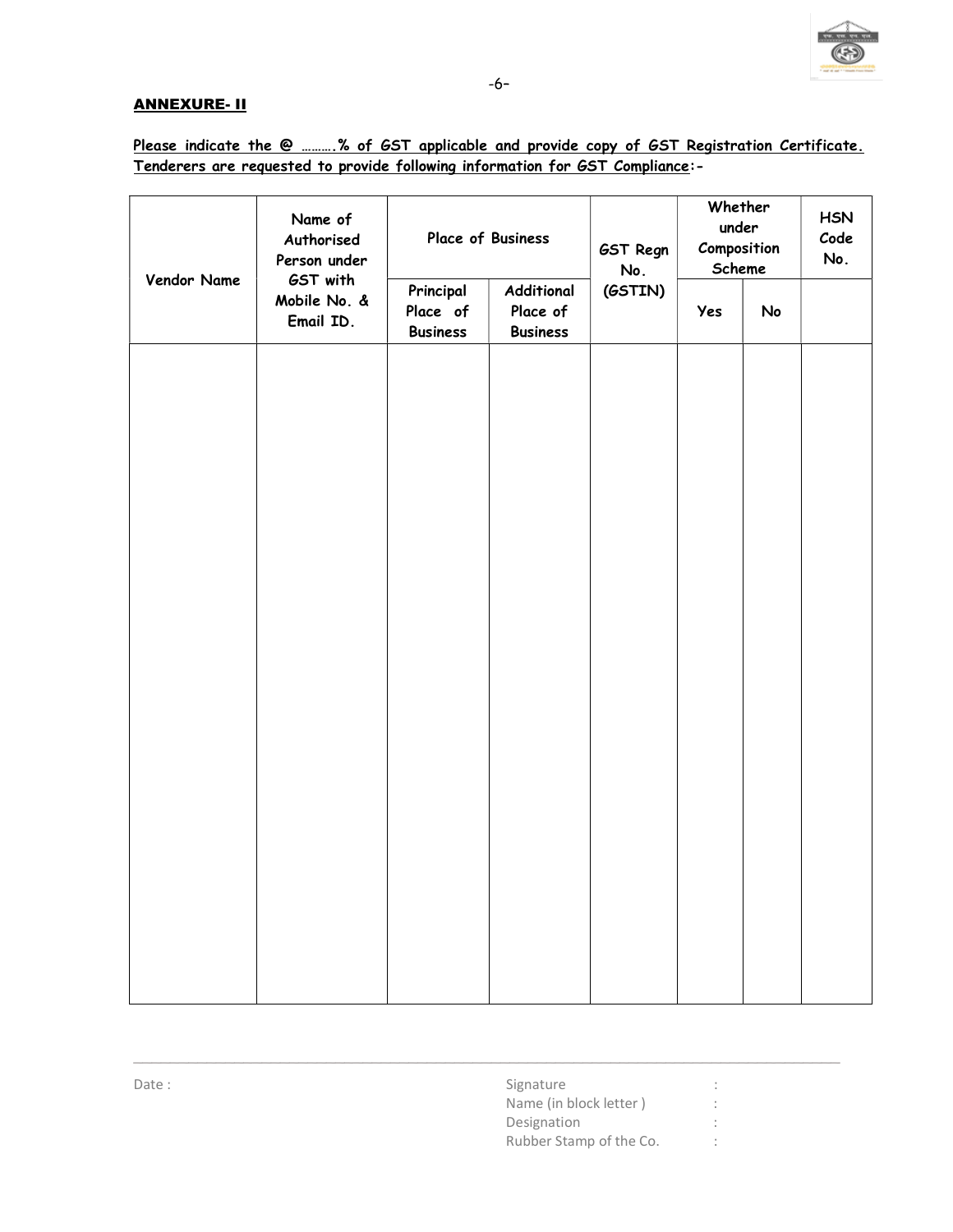

## ANNEXURE- III

## Following undertaking is to be provided by Contractor/ vendor's at the time of submission of quotation :-

- 1. (a) We agree to do all things not limited to providing GST invoices or other documentation as per GST law relating to the above supply, payment of taxes, timely filling of valid statutory returns for tax period on the Goods and Service tax portal etc. that may be necessary to match the invoice on GST common portal and enable FSNL to claim input tax credit in relation to any GST payable under this Agreement or in respect of any supply/ service under this agreement.
	- (b) In case the Input Tax Credit of GST is denied or demand is recovered from FSNL on account of any non- compliance by the vendor/supplier/contractor, including non-payment of GST charged and recovered, the contractor shall indemnify FSNL in respect of all claims of tax, penalty and/or interest, loss, damages, costs, expenses and liability that may arise due to such non-compliance.
	- (c) Contractor/Vendor shall maintain high GST compliance rating track record at any given point of time.
	- (d) The Contractor/ Vendor shall avail the most beneficial notification, abatements, exemptions etc., if any, as applicable for the supplies/services under the Goods and Service Tax.
- 2. Any invoice issued in favour of FSNL shall contain the following particulars:
	- a. Name, address and GSTIN of the supplier;
	- b. Serial number of the invoice;
	- c. Date of issue;
	- d. Name, address and GSTIN of the recipient (FSNL Unit/C.O)
	- e. Name and address of the recipient and the address of the delivery, along with the State and its code,"
	- f. HSN code of goods or Accounting Code of services;
	- g. Description of goods or services;
	- h. Quantity in case of goods and unit or Unique Quantity Code thereof;
	- i. Total value of supply of goods or services or both;
	- j. Taxable value of supply of goods or services or both taking into discount or abatement if any;"
	- k. Rate of tax (Central Tax, State Tax, Integrated Tax (for inter-state supply), Union Territory Tax or cess);"
	- l. Amount of tax charged in respect of taxable goods or services (Central Tax, State Tax, Integrated Tax (for inter-state supply), Union Territory Tax or cess);"
	- m. Place of supply along with the name of State, in case of supply in the course of inter-state trade or commerce;"
	- n. Address of the billing where the same is different from the place of supply.
	- o. Signature or digital signature of the supplier or his authorised representative on Invoice.

| Date: | Signature               |  |
|-------|-------------------------|--|
|       | Name (in block letter)  |  |
|       | Designation             |  |
|       | Rubber Stamp of the Co. |  |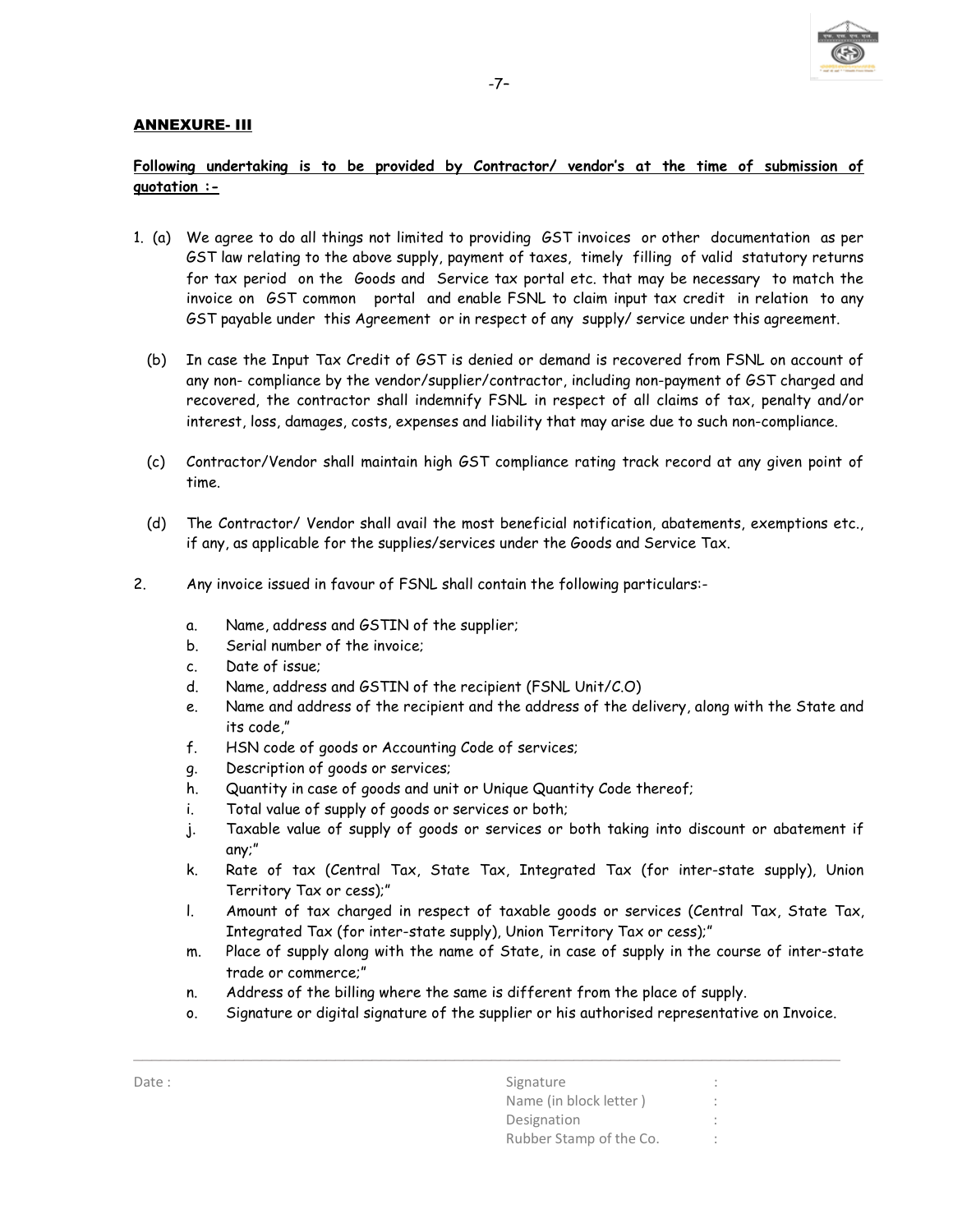

- 3. GST invoice shall be prepared in triplicate, in case of supply of goods, in the following manner:
	- a. The original copy being marked as ORIGINAL FOR RECIPIENT;
	- b. The duplicate copy being marked as DUPLICATE FOR TRANSPORTER and
	- c. The triplicate copy being marked as TRIPLICATE FOR SUPPLIER.
- 4. GST invoice shall be prepared in duplicate, in case of supply of services, in the following manner :
	- a. The original copy being marked as ORIGINAL FOR RECIPIENT; and
	- b. The duplicate copy being marked as DUPLICATE FOR SUPPLIER.
- 5. In case of any advance given against any supplies contract, the supplier of the goods shall issue Receipt Voucher containing the details as prescribed in the GST Acts 2017 read with GST Rules, 2017.
- 6. For the purpose of the above mentioned requirements, the contractor/vendor shall provide necessary documents as may be necessary and shall allow inspection of the same to concerned authorities.

\_\_\_\_\_\_\_\_\_\_\_\_\_\_\_\_\_\_\_\_\_\_\_\_\_\_\_\_\_\_\_\_\_\_\_\_\_\_\_\_\_\_\_\_\_\_\_\_\_\_\_\_\_\_\_\_\_\_\_\_\_\_\_\_\_\_\_\_\_\_\_\_\_\_\_\_\_

## All the above terms & conditions are acceptable to us.

| Signature               |  |
|-------------------------|--|
| Name (in block letter)  |  |
| Designation             |  |
| Rubber Stamp of the Co. |  |
|                         |  |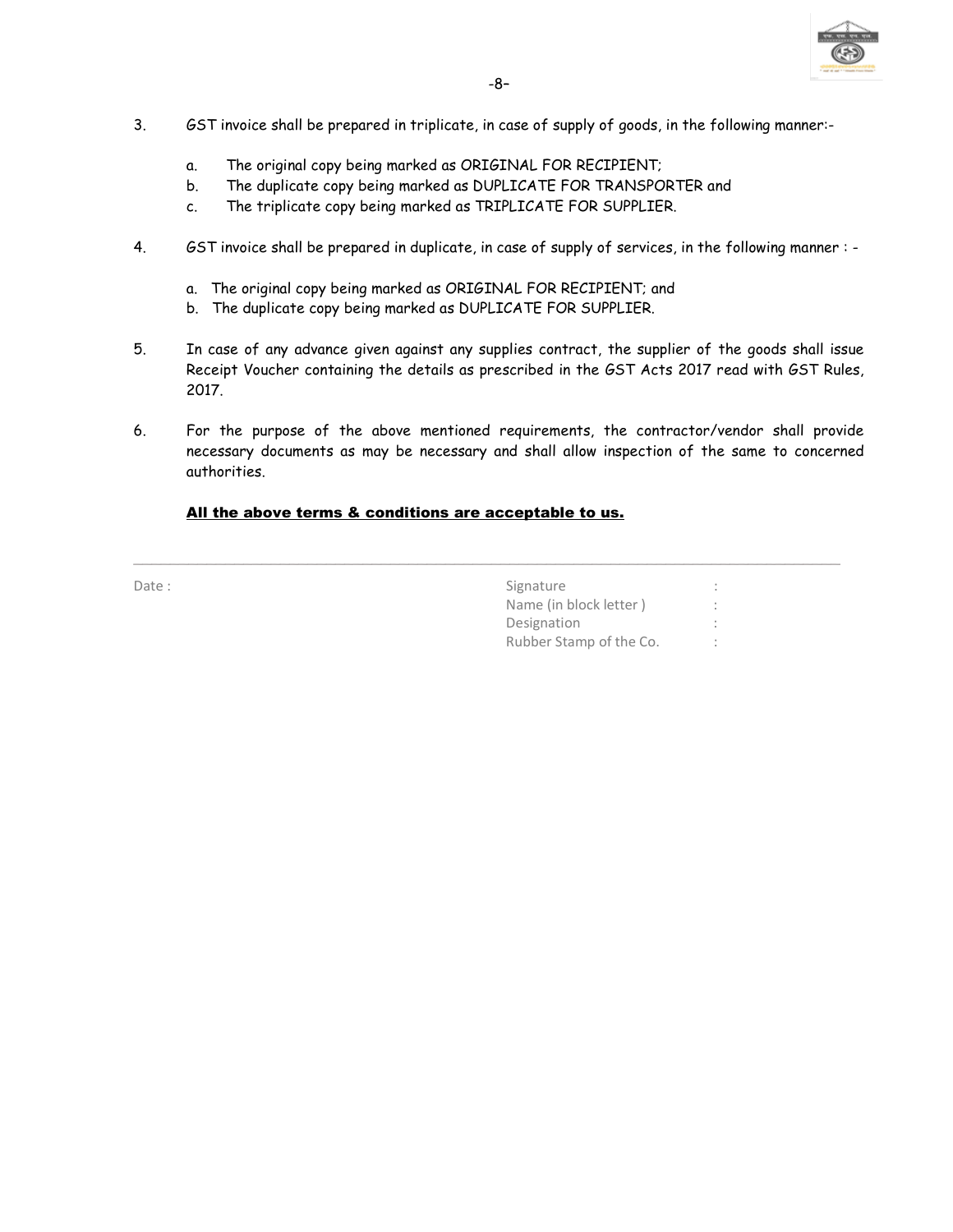

## ANNEXURE – IV

### PREFERENCE TO "MAKE IN INDIA"

## 1. Eligibility of Class-I Local Supplier/Class-II Local Supplier/Non-Local Suppliers" for different types of procurement.

- (a). In procurement of all goods, service or works in respect of which the Nodal Ministry/Department has communicated that there is sufficient local capacity and local competition, only 'Class-I Supplier' as defined under this clause, shall be eligible to bid irrespective of purchase value.
- (b). In procurement of all goods, services or works not covered by sub-para 1(a) above and with estimated value of purchases less than Rs. 200 Crore, in accordance with Rule 161(iv) of GFR, 2017, Global tender enquiry shall not be issued except with the approval of competent authority as designated by Department of Expenditure. Only Class-I Local Supplier and 'Class-II Local Supplier, as defined under the Clause, shall be eligible to bid in procurements undertaken by procuring entities, except when Global tender enquiry has been issued. In global tender enquiries, 'Non-Local Suppliers' shall also be eligible to bid along with Class-I Local Suppliers' and 'Class-II Local Suppliers'.
- (c). For the purpose of this clause, works includes Engineering, Procurement and Construction (EPC) contracts and services include System Integrator (SI) contracts.

#### 2. Purchase Preference :-

- (a). Purchase preference shall be given to Class-I Local Supplier in procurements undertaken by procuring entities in the manner specified here under.
- (b). In the procurements of goods or works, which are covered by Para 1(b) above and which are divisible in nature, the 'Class-I Local Supplier' shall get purchase preference over 'Class-II Local Supplier' as well as 'Non-Local Supplier, as per following procedure:
	- (i). Among all qualified bids, the lowest bid will be termed as L1. If L1 is 'Class-I Local Supplier, the contract for full quantity will be awarded to L1.
	- (ii). If L1 bid is not a 'Class-I Local Supplier, 50% of the order quantity shall be awarded to L1. Thereafter, the lowest bidder among the 'Class-I Local Supplier will be invited to match the L1 price for the remaining 50% quantity subject to the Class-l Local Supplier's quoted price falling within the margin of purchase preference, and contract for that quantity shall be awarded to such 'Class-I Local Supplier subject to matching the L1 price.

In case such lowest eligible 'Class-I Local Supplier fails to match the L1 price or accepts less than the offered quantity, the next higher Class-I Local Supplier within the margin of purchase preference shall be invited to match the L1 price for remaining quantity and so on, and contract shall be awarded accordingly. In case some quantity is still left uncovered on Class-I Local Suppliers, then such balance quantity may also be ordered on the L1 bidder.

| Date: | Signature               | $\bullet$<br>$\sim$ |
|-------|-------------------------|---------------------|
|       | Name (in block letter)  |                     |
|       | Designation             |                     |
|       | Rubber Stamp of the Co. |                     |
|       |                         |                     |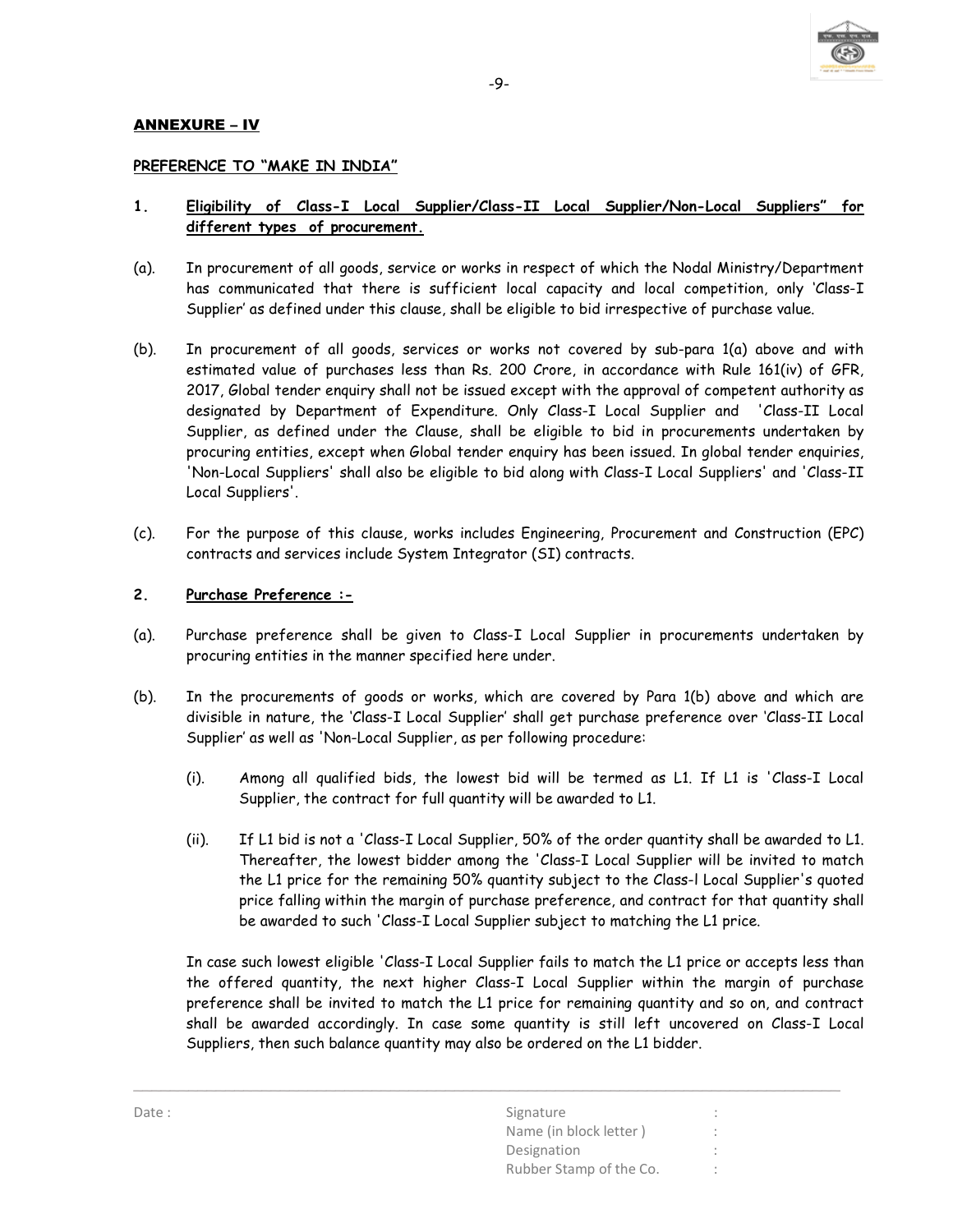

- (c). In the procurements of goods or works, which are covered by para 1(b) above and which are not divisible in nature, and in procurement of services where the bid is evaluated on price alone, the 'Class-I Local Supplier' shall get purchase preference over' Class-II Local Supplier' as well as 'Non-Local Supplier', as per following procedure:
	- (i). Among all qualified bids, the lowest bid will be termed as L1. If L1 is 'Class-I Local Supplier, the contract will be awarded to L1.
	- (ii). If L1 is not' Class-I Local Supplier', the lowest bidder among the 'Class-I Local Supplier', will be invited to match the L1 price subject to Class-I Local Supplier's quoted price falling within the margin of purchase preference, and the contract shall be awarded to such' Class-I Local Supplier' subject to matching the L1 price.
	- (iii). In case such lowest eligible 'Class-I Local Supplier' fails to match the L1 price, the 'Class-I Local Supplier' with the next higher bid within the margin of purchase preference shall be invited to match the L1 price and so on and contract shall be awarded accordingly. In case none of the 'Class-I Local Supplier' within the margin of purchase preference matches the L1 price, the contract may be awarded to the L1 bidder.
- (d). "Class-II Local Supplier" will not get purchase preference in any procurement, undertaken by procuring entities.

## Verification of Local Content :-

- (a). The Class-I Local Supplier/ 'Class-II Local Supplier at the time of tender, bidding or solicitation shall be required to indicate percentage of local content and provide self-certification that the item offered meets the local content requirement for Class-I Local Supplier/ 'Class-II Local Supplier, as the case may be. They shall also give details of the location(s) at which the local value addition is made.
- (b). In cases of procurement for a value in excess of Rs. 10 crores, the 'Class-I Local Supplier'/ 'Class-I Local Supplier' shall be required to provide a certificate from the statutory auditor or cost auditor of the company (in the case of companies) or from practicing cost accountant or practicing chartered accountant (in respect of suppliers other than companies) giving the percentage of local content.
- (c). Decision on complaints relating to implementation of this Clause shall be taken by the competent authority which is empowered to look into procurement related complaints relating to the procuring entity.
- (d). False declarations will be in breach of the Code of Integrity under Rule 175(1)(i)(h)) of the General Financial Rules for which a bidder or its successors can be debarred for up to two years as per Rule 151 (iii) of the General Financial Rules along with such other actions as may be permissible under law.
- (e). A supplier who has been debarred by any procuring entity for violation of this Clause shall not be eligible for preference under this Clause for procurement by any other procuring entity for the duration of the debarment. The debarment for such other procuring entities shall take effect prospectively from the date on which is comes to the notice of other procurement entities.

| Date: | Signature               |           |
|-------|-------------------------|-----------|
|       | Name (in block letter)  |           |
|       | Designation             |           |
|       | Rubber Stamp of the Co. | $\bullet$ |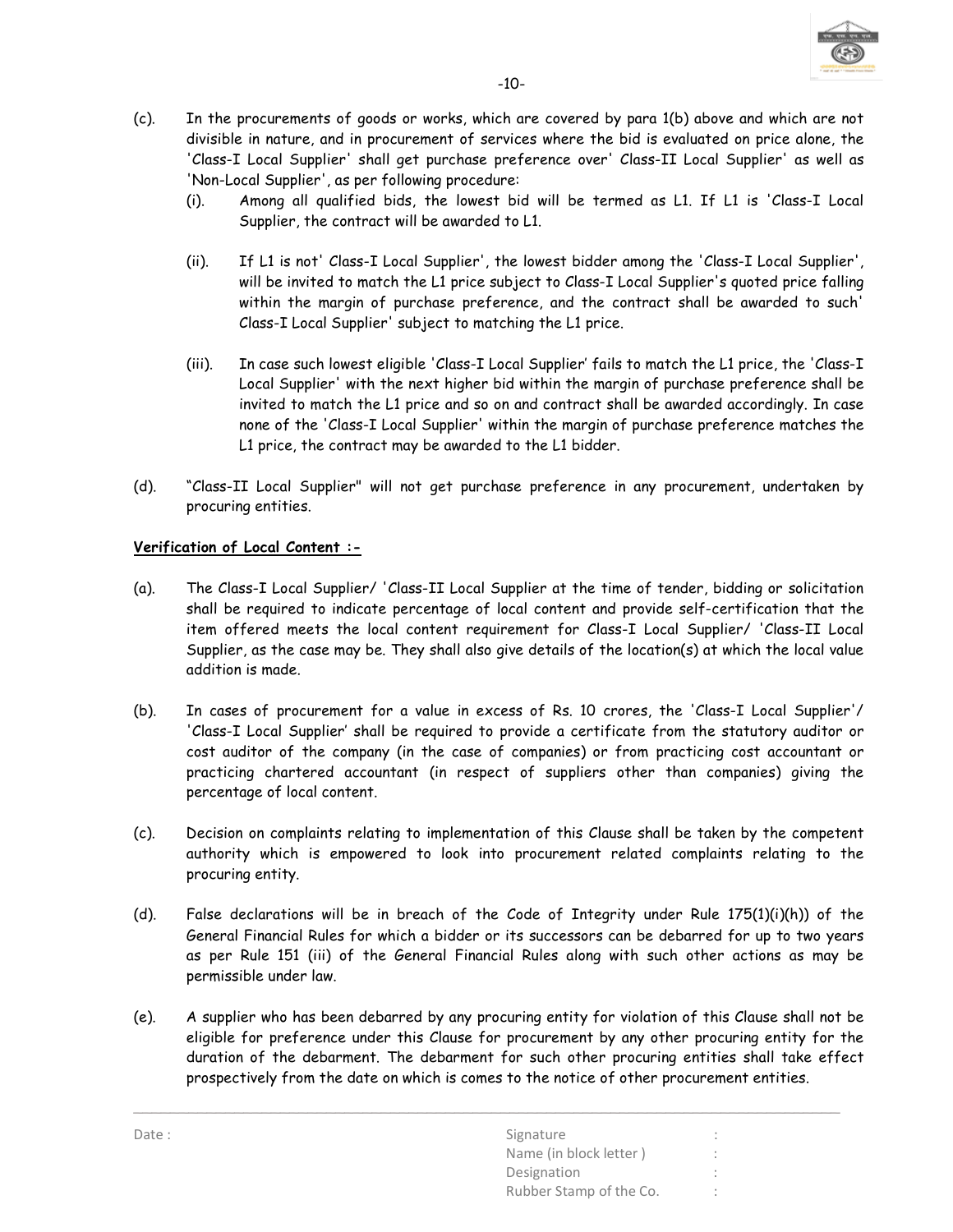

## 3. Exemption of Small Purchases :-

Not withstanding anything contained in paragraph 2, procurements where the estimated value to be procured is less than Rs. 5 lakhs shall be exempt from this Clause. However, it shall be ensured by procuring entities that procurement is not spilt for the purpose of avoiding the provisions of this clause.

## Definition for this purpose will be :-

"Local Content" means the amount of value added in India which shall, unless otherwise prescribed by the Nodal Ministry, be the total value of the item procured (excluding net domestic indirect taxes) minus the value of imported content in the item (including all customs duties) as a proportion of the total value, in percent.

'Class–I Local Supplier' means a supplier or service provider, whose goods, services or works offered for procurement, has local content equal to or more than 50%, as defined under this clause.

'Class-II Local Supplier' means a supplier or service provider, whose goods, services or works offered for procurement has local content more than 20% but less than 50%, as defined under this clause.

'Non-Local Supplier' means a supplier or service provider, whose goods, services or works offered for procurement, has local content less than or equal to 20% as defined under this clause.

"L1" means the lowest tender or lowest bid or the lowest quotation received in a tender, bidding process or other procurement solicitation as adjudged in the evaluation process as per the tender or other procurement solicitation.

"Margin of Purchase Preference" means the maximum extent to which the price quoted by a "Class-1 Local Supplier" may be above the L1 for the purpose of purchase preference. The margin of purchase preference shall be 20%.

### Specifications in Tenders and other procurement solicitations :-

Procuring entities shall endeavor to see that eligibility conditions including on matters like turnover, production capability and financial strength do not result in unreasonable exclusion of 'Class-I Local Supplier/Class-II Local Supplier' who would otherwise be eligible, beyond what is essential for ensuring quality or credit-worthiness of the supplier.

\_\_\_\_\_\_\_\_\_\_\_\_\_\_\_\_\_\_\_\_\_\_\_\_\_\_\_\_\_\_\_\_\_\_\_\_\_\_\_\_\_\_\_\_\_\_\_\_\_\_\_\_\_\_\_\_\_\_\_\_\_\_\_\_\_\_\_\_\_\_\_\_\_\_\_\_\_

### All the above terms & conditions are acceptable to us.

| Date: | Signature               | ٠<br>$\sim$                          |  |
|-------|-------------------------|--------------------------------------|--|
|       | Name (in block letter)  | $\ddot{\phantom{1}}$<br>$\mathbf{r}$ |  |
|       | Designation             | ٠<br>$\sim$                          |  |
|       | Rubber Stamp of the Co. | $\bullet$                            |  |
|       |                         |                                      |  |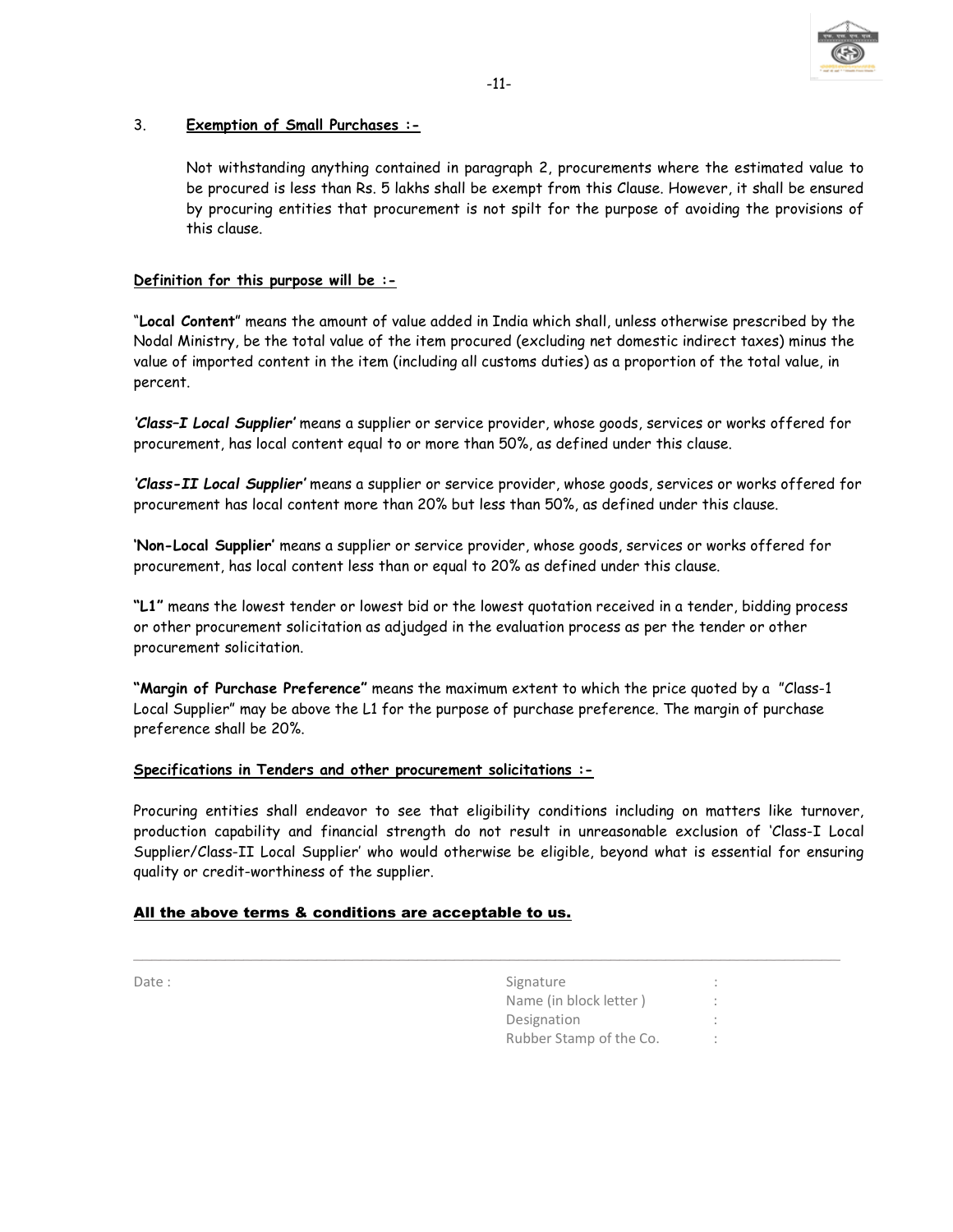

### ANNEXURE- V

## (On the letter head of organization)

To,

definition of the contract of the contract of the contract of the contract of the contract of the contract of the contract of the contract of the contract of the contract of the contract of the contract of the contract of

| Ferro Scrap Nigam Limited |
|---------------------------|
| Unit                      |
| Address                   |

# Subject :- Declaration regarding not being a "Specified Person" as per Sections 206AB and 206CCA of the Income Tax Act 1961.

Sirs,

This has reference to above mentioned subject regarding the TDS/TCS provisions of Sections 206AB and 206CCA of the Income Tax Act 1961, inserted w.e.f. 1st July 2021 by the Finance Act 2021.

#### Accordingly it is declared as under :-

1. We …………………………………………………………... (name declarant company/ firm) ………………………………………………….. having Registered Office at …………… (address) ………………………………………………. hereby declare and undertake that:

#### Or in case of a proprietary concern :-

I ……………………………………. (name individual) …………………………… S/o – D/o (Give father's name) and resident of ……………………………. Address …………………….. and proprietor of M/s ………………………………. (trade name) …………………………………... hereby declare and undertake that:-

#### Or in case of an Individual:-

I/We ………….……………………….(name individual)…………………………. S/o – D/o (Give father's name) and resident of ……………………………. Address …………………….. and proprietor of M/s ………………………………. (trade name) …………………………………... hereby declare and undertake that:-

2. I/We hold the following PAN (Permanent Account Number) which is the only valid PAN held by us :-

| <b>PAN</b>            |  |
|-----------------------|--|
| Present Jurisdiction: |  |
| Aadhaar no            |  |
| GST no                |  |

#### (Self certified copy of the PAN card and Aadhaar Card is enclosed for your reference and record)

| Date: | Signature               |  |
|-------|-------------------------|--|
|       | Name (in block letter)  |  |
|       | Designation             |  |
|       | Rubber Stamp of the Co. |  |